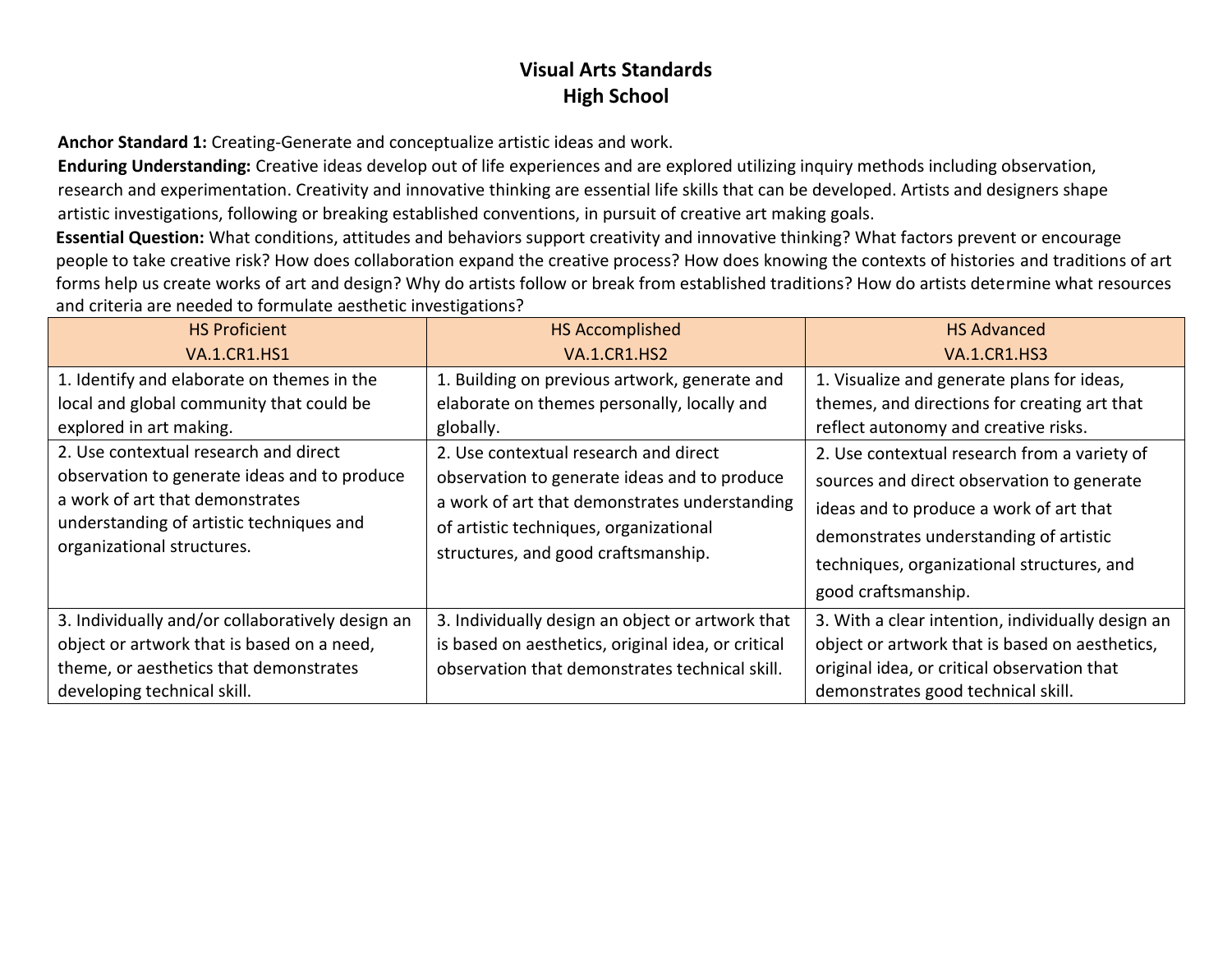**Anchor Standard 2:** Creating-Organize and develop artistic ideas and work.

**Enduring Understanding:** Artists and designers experiment with forms, structures, materials, concepts, media, and art making approaches. Artists and designers balance experimentation and safety, freedom and responsibility while developing and creating artworks. People create and interact with objects, places, and design that define, shape, enhance, and empower their lives. Clarity of visual organization supports effective communication.

**Essential Question:** How do artists work? How do artists and designers determine whether a particular direction in their work is effective? How do artists and designers learn from trial and error? How do artists and designers care for and maintain materials, tools, and equipment? Why is it important for safety and health to understand and follow correct procedures in handling materials, tools, and equipment? How do artists appropriately use other's images and ideas? What responsibilities come with the freedom to create? How do objects, places, and design shape lives and communities? How do artists and designers determine goals for designing or redesigning objects, places, or systems? How do artists and designers create works of art or design that effectively communicate? How does art and design communicate stories and ideas?

| <b>HS Proficient</b>                                                                                                                                                                                                                                                                                                                                         | <b>HS Accomplished</b>                                                                                                                                                                                                                                                                                                                                                      | <b>HS Advanced</b>                                                                                                                                                                                                                                                                                                                                                                                           |
|--------------------------------------------------------------------------------------------------------------------------------------------------------------------------------------------------------------------------------------------------------------------------------------------------------------------------------------------------------------|-----------------------------------------------------------------------------------------------------------------------------------------------------------------------------------------------------------------------------------------------------------------------------------------------------------------------------------------------------------------------------|--------------------------------------------------------------------------------------------------------------------------------------------------------------------------------------------------------------------------------------------------------------------------------------------------------------------------------------------------------------------------------------------------------------|
| <b>VA.2.CR2.HS1</b>                                                                                                                                                                                                                                                                                                                                          | <b>VA.2.CR2.HS2</b>                                                                                                                                                                                                                                                                                                                                                         | <b>VA.2.CR2.HS3</b>                                                                                                                                                                                                                                                                                                                                                                                          |
| 1. Experiment, innovate, and take risks to<br>pursue ideas, forms, and meanings that<br>emerge in the process of art making or<br>designing with attention to quality<br>craftsmanship and organizational structures<br>(i.e. elements and principles of design,<br>composition).                                                                            | 1. Experiment, innovate, and take risks to<br>pursue ideas, forms, and meanings that<br>emerge in the process of art-making or<br>designing with attention to quality<br>craftsmanship and organizational structures<br>(i.e. elements and principles of design,<br>composition) in a variety of materials and<br>methods.                                                  | 1. Experiment, innovate, and take risks to<br>pursue original artistic ideas, forms, and<br>meanings.                                                                                                                                                                                                                                                                                                        |
| 2. Apply practices, issues and ethics of<br>appropriation, fair use, copyright, open source,<br>and creative commons as they apply to<br>creating works of art and design.<br>3. Select, organize, and design images and<br>works to make visually clear and compelling<br>compositions that demonstrate appropriate<br>technical and expressive attributes. | 2. Apply and articulate practices, issues and<br>ethics of appropriation, fair use, copyright,<br>open source, and creative commons as they<br>apply to creating works of art and design.<br>3. Select, organize, and design images and<br>works to make visually clear and compelling<br>compositions that demonstrate appropriate<br>technical and expressive attributes. | 2. Apply practices, issues and ethics of<br>appropriation, fair use, copyright, open source,<br>and creative commons as they apply to<br>creating works of art and design.<br>3. Select, organize, and design images and<br>works to make visually clear and compelling<br>compositions with attention to craftsmanship<br>in both traditional and contemporary media<br>based on a theme, idea, or concept. |
| 4. Organize, present, and document a body of                                                                                                                                                                                                                                                                                                                 | 4. Organize, present, and document a detailed                                                                                                                                                                                                                                                                                                                               | 4. Organize, present, and document a detailed                                                                                                                                                                                                                                                                                                                                                                |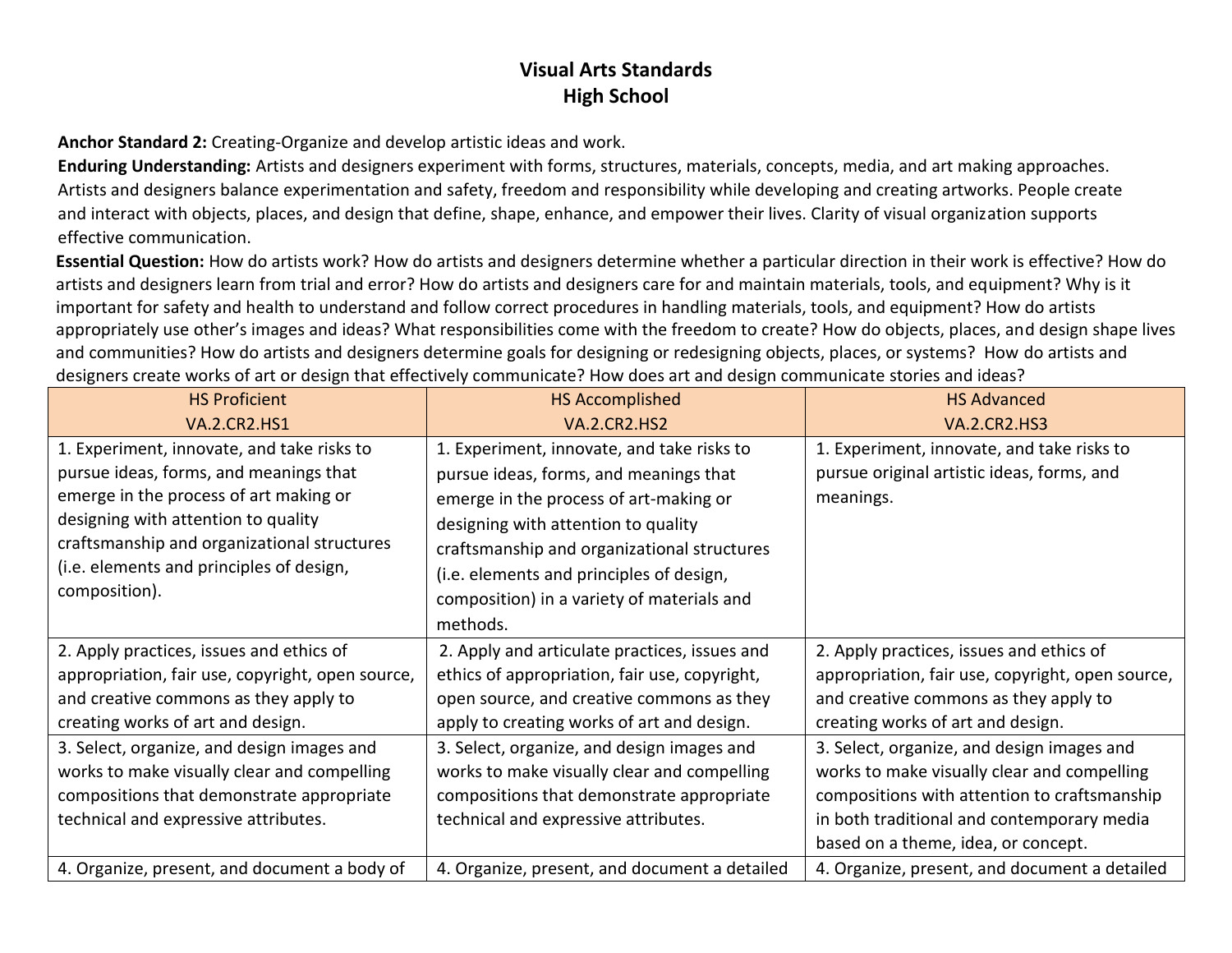| <b>HS Proficient</b>                    | HS Accomplished                    | <b>HS Advanced</b>                            |
|-----------------------------------------|------------------------------------|-----------------------------------------------|
| VA.2.CR2.HS1                            | <b>VA.2.CR2.HS2</b>                | <b>VA.2.CR2.HS3</b>                           |
| evidence that demonstrates the artistic | body of evidence that thoroughly   | body of evidence that thoroughly              |
| process from start to finish.           | demonstrates the artistic process. | demonstrates a variety of artistic processes. |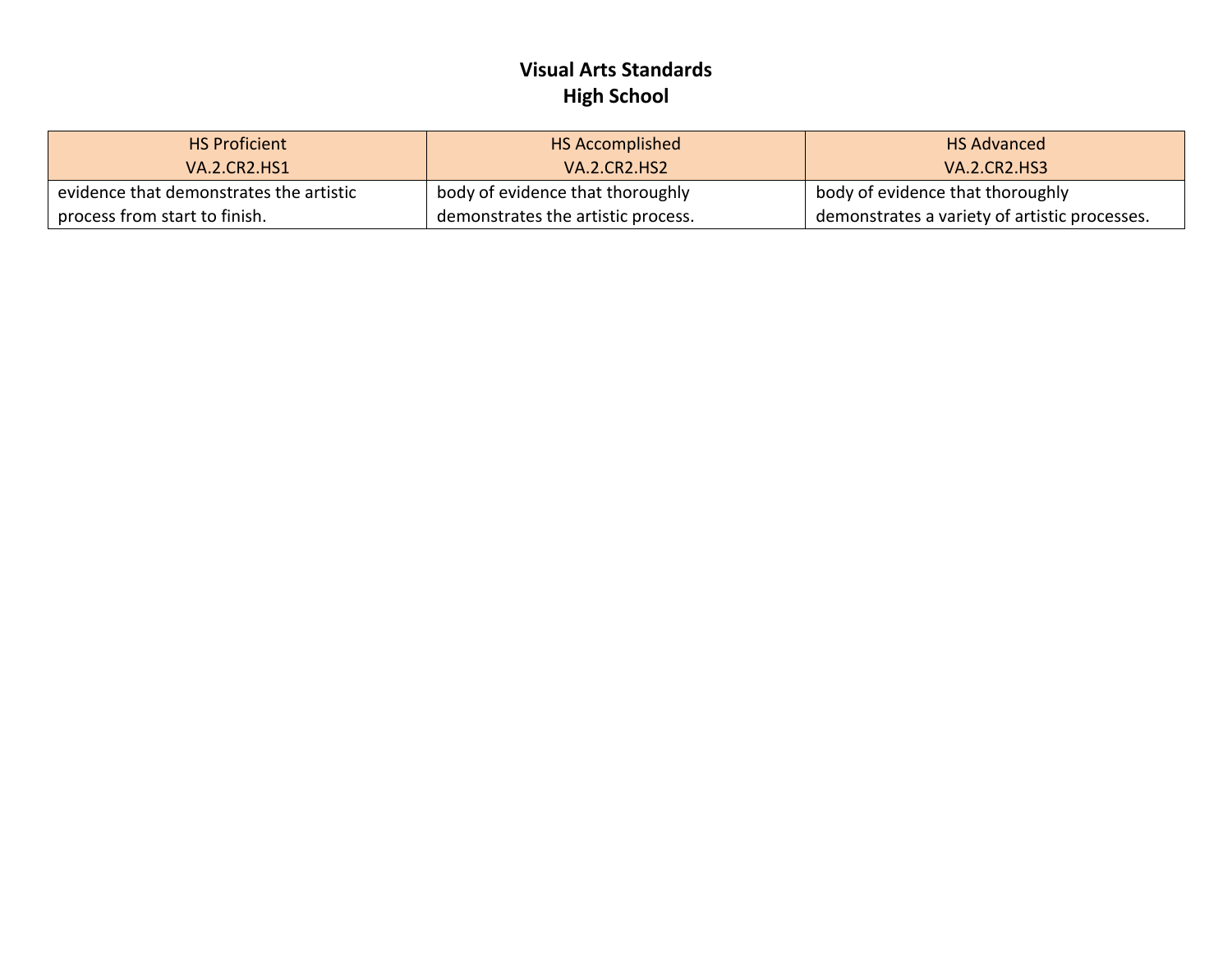**Anchor Standard 3:** Creating-Refine and complete artistic work.

**Enduring Understanding:** Artists and designers develop excellence through practice and constructive critique, reflecting on, revising, and refining work over time.

**Essential Question:** What role does persistence play in revising, refining and developing work? How do artists grow and become accomplished in art forms? How does collaboratively reflecting on a work help us experience it more fully and develop it more completely?

| <b>HS Proficient</b>                                                                                                                                                                                                              | <b>HS Accomplished</b>                                                                                                                                                                                                                    | <b>HS Advanced</b>                                                                                                                                                                                                                       |
|-----------------------------------------------------------------------------------------------------------------------------------------------------------------------------------------------------------------------------------|-------------------------------------------------------------------------------------------------------------------------------------------------------------------------------------------------------------------------------------------|------------------------------------------------------------------------------------------------------------------------------------------------------------------------------------------------------------------------------------------|
| <b>VA.3.CR3.HS1</b>                                                                                                                                                                                                               | <b>VA.3.CR3.HS2</b>                                                                                                                                                                                                                       | <b>VA.3.CR3.HS3</b>                                                                                                                                                                                                                      |
| 1. Engage in constructive critique with peers,<br>to help refine and adapt art works in<br>consideration to technical skill development,<br>organizational principles, audience, and<br>context.                                  | 1. Engage in constructive critique with peers,<br>to help refine and adapt art works in<br>consideration to technical skill development,<br>organizational principles, audience, and<br>context to help further a clear, artistic vision. | 1. Engage in constructive critique with peers,<br>to help refine and adapt art works in<br>consideration to technical skill development,<br>organizational principles, audience, and<br>context to demonstrate a clear, artistic vision. |
| 2. Analyze and reflect on how the elements<br>and principles of design and other<br>experimental approaches are working to<br>convey the artistic intention and make<br>necessary adjustments for the most effective<br>solution. | 2. Analyze and reflect on how the elements<br>and principles of design and other<br>experimental approaches are working to<br>convey the artistic intention and make<br>necessary adjustments for the most effective<br>solution.         | 2. Analyze and reflect on how the elements<br>and principles of design and other<br>experimental approaches are working to<br>convey one's own artistic intention and make<br>necessary adjustments for the most effective<br>solution.  |
| 3. Utilize personal reflection and critical<br>feedback to refine and improve technical<br>proficiency, intentionality, aesthetic judgment<br>and expressive capability.                                                          | 3. Utilize personal reflection and critical<br>feedback to synthesize and refine technical<br>proficiency, intentionality, aesthetic judgment<br>and expressive capability.                                                               | 3. Apply personal reflection and critical<br>feedback to synthesize and refine one's<br>technical proficiency, intentionality, aesthetic<br>judgment and expressive capability to a point<br>of realization.                             |
| 4. Document and explain important<br>information about one's artwork and artistic<br>process verbally and in writing.                                                                                                             | 4. Thoroughly document and explain<br>important information about one's artwork<br>and artistic process verbally and in writing.                                                                                                          | 4. Thoroughly document and explain<br>important information about one's artwork<br>and artistic process, visually, verbally and in<br>writing.                                                                                           |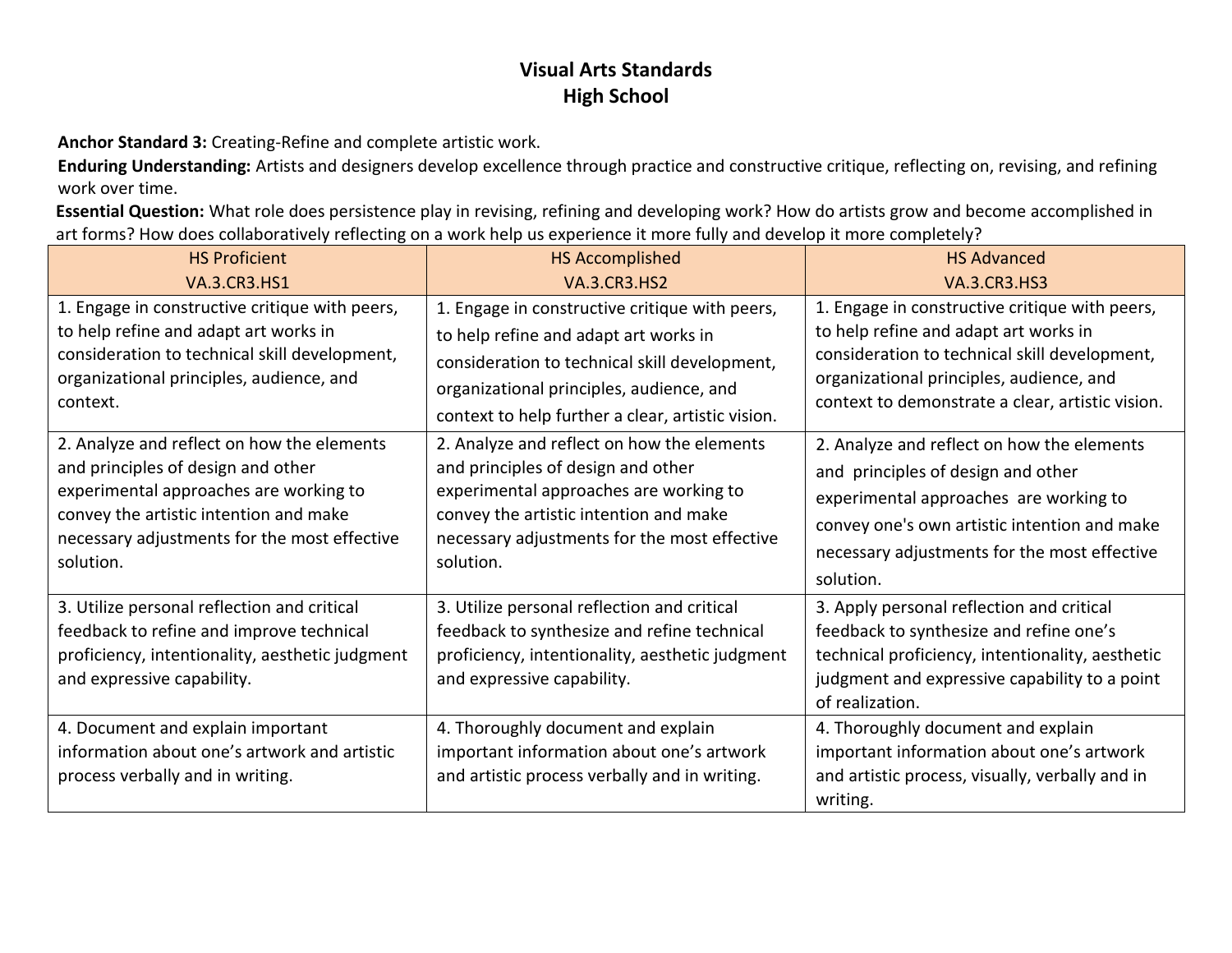**Anchor Standard 4:** Presenting-Analyze, interpret and select artistic work for presentation.

**Enduring Understanding:** Artists, curators and others consider a variety of factors and methods including evolving technologies when preparing and refining artwork for display and or when deciding if and how to preserve and protect it.

**Essential Question:** What methods and processes are considered when preparing artwork for presentation or preservation? How does the presentation of artwork affect its meaning to the viewer? What criteria are considered when selecting work for presentation, a portfolio, or a collection?

| <b>HS Proficient</b>                               | <b>HS Accomplished</b>                             | <b>HS Advanced</b>                                 |
|----------------------------------------------------|----------------------------------------------------|----------------------------------------------------|
| <b>VA.4.PR1.HS1</b>                                | <b>VA.4.PR1.HS2</b>                                | <b>VA.4.PR1.HS3</b>                                |
| 1. Select, analyze and explain choices of          | 1. Select, analyze and explain choices of          | 1. Select, analyze and explain choices of          |
| objects for personal portfolio and display (e.g.   | objects for personal portfolio and display (e.g.   | objects for personal portfolio and display (e.g.   |
| sketchbooks, digital portfolios, exhibition).      | sketchbooks, digital portfolios, exhibition).      | sketchbooks, digital portfolios, exhibition).      |
| 2. Define and apply the roles and                  | 2. Apply and understand the roles and              | 2. Apply and understand the roles and              |
| responsibilities of a curator, including selecting | responsibilities of a curator, including selecting | responsibilities of a curator, including selecting |
| work according to a theme or idea, making the      | work according to a theme or idea, making the      | work according to a theme or idea, making the      |
| work publicly visible, and articulating the        | work publicly visible, and articulating the        | work publicly visible, and articulating the        |
| reasons for curatorial.                            | reasons for curatorial.                            | reasons for curatorial.                            |
| 3. Analyze similarities and differences            | 3. Critique and analyze similarities, differences, | 3. Present, critique and justify choices in the    |
| associated with preserving and presenting          | and limitations associated with preserving and     | process of analyzing, selecting, curating, and     |
| two-dimensional, three-dimensional, and            | presenting two-dimensional, three                  | presenting works of art for a specific exhibit or  |
| digital artwork.                                   | dimensional, and digital artwork.                  | event.                                             |
| 4. Compare and contrast how technologies           | 4. Compare and contrast how technologies           | 4. Understand how technologies impact the          |
| have changed the way artwork is preserved,         | have changed the way artwork is preserved,         | way artworks (i.e. two-dimensional, three-         |
| presented, and experienced.                        | presented, and experienced.                        | dimensional, digital) are preserved, presented,    |
|                                                    |                                                    | and experienced and apply appropriate              |
|                                                    |                                                    | application in a portfolio/sketchbook or           |
|                                                    |                                                    | exhibition of artwork.                             |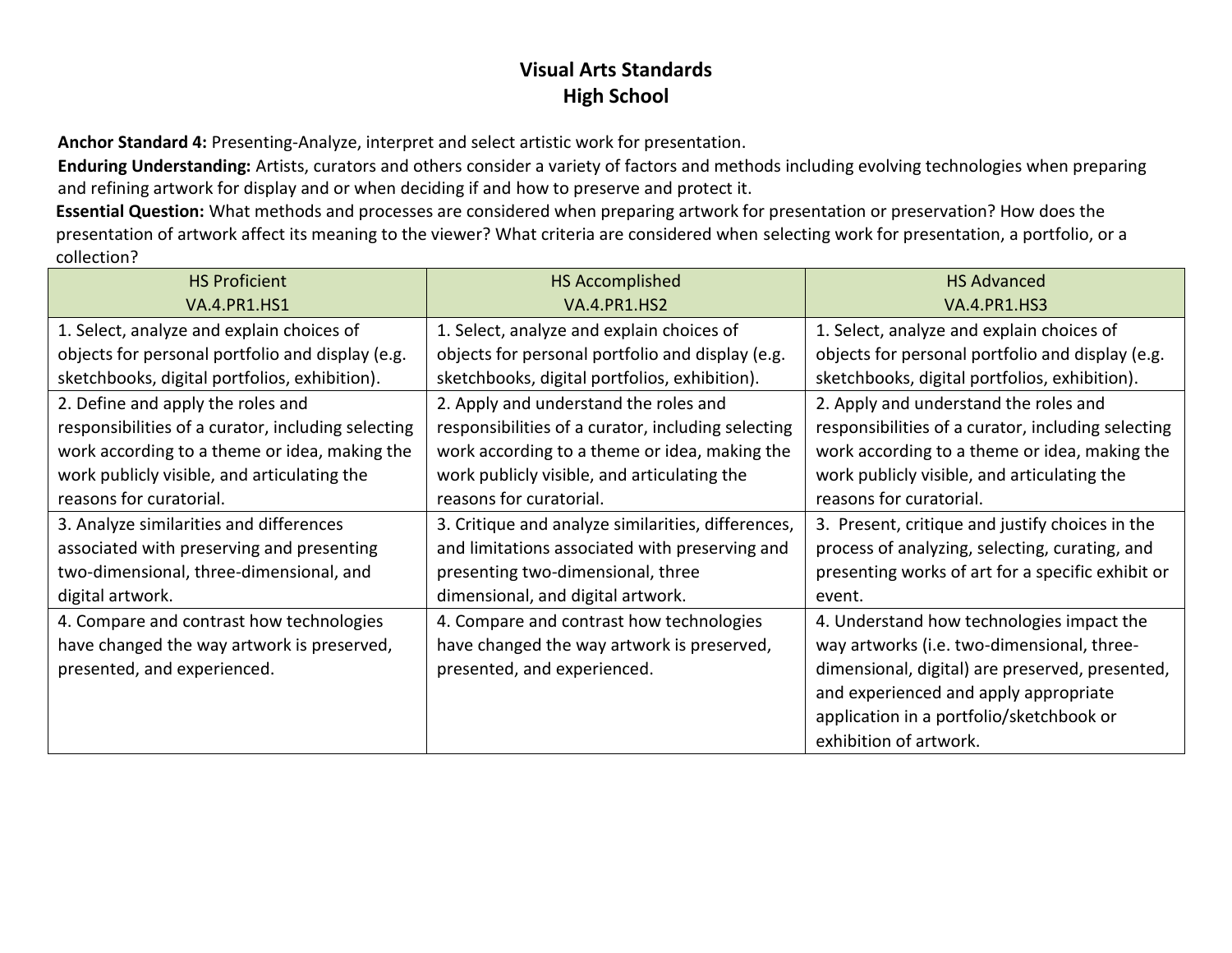**Anchor Standard 5:** Presenting-Develop and refine artistic techniques and work for presentation.

**Enduring Understanding:** Objects, artifacts and artworks collected, preserved, or presented either by artists, museums, or other venues, communicate meaning and a record of social, cultural and political experiences resulting in the cultivating appreciation and understanding. **Essential Question:** What is an exhibition space? How does the presenting and sharing of objects, artifacts, and artworks influence and shape ideas, beliefs, and experiences? How do objects, artifacts, and artworks collected, preserved, or presented, cultivate appreciation and understanding?

| <b>HS Proficient</b>                              | <b>HS Accomplished</b>                           | <b>HS Advanced</b>                               |
|---------------------------------------------------|--------------------------------------------------|--------------------------------------------------|
| <b>VA.5.PR2.HS1</b>                               | <b>VA.5.PR2.HS2</b>                              | <b>VA.5.PR2.HS3</b>                              |
| 1. Individually or collaboratively plan, prepare, | 1. Individually plan, prepare, and present       | 1. Individually plan, prepare, and present       |
| and present selected artworks for display and     | selected artworks for display and include        | selected artworks for display and include        |
| include informational materials for the viewer.   | informational materials for the viewer.          | informational materials for the viewer.          |
| 2. Present and defend a body of evidence that     | 2. Present and defend a body of evidence that    | 2. Present and defend a body of evidence that    |
| reflects the artistic process and prepare it for  | reflects the artistic process and prepare it for | reflects the artistic process and prepare it for |
| presentation (e.g. sketchbook, digital format).   | presentation (e.g. sketchbook, digital format).  | presentation (e.g. sketchbook, digital format).  |
| 3. Write an artist statement that includes        | 3. Write an artist statement that includes       | 3. Write an artist statement that includes       |
| artistic intention, processes, and specialized    | artistic intention, processes, and specialized   | artistic intention, processes, and specialized   |
| language.                                         | language.                                        | language.                                        |
| 4. Compare and contrast the safe and              | 4. Compare and contrast the safe and             | 4. Compare and contrast the safe and             |
| effective use of materials and techniques for     | effective use of materials and techniques for    | effective use of materials and techniques for    |
| preparing and presenting artwork.                 | preparing and presenting artwork for a           | preparing and presenting artwork for a           |
|                                                   | specific place.                                  | specific place.                                  |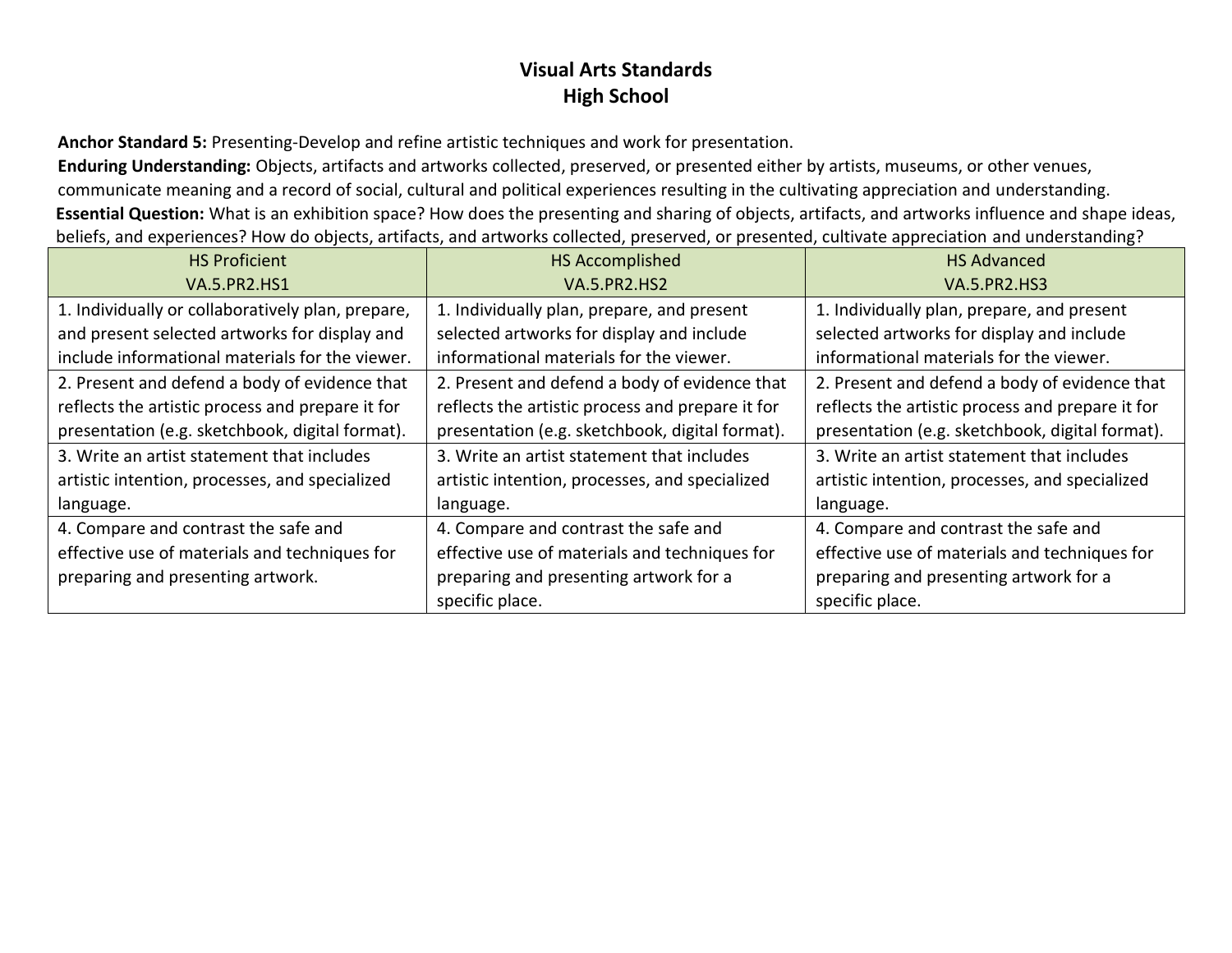**Anchor Standard 6:** Presenting-Convey meaning through the presentation of artistic work.

**Enduring Understanding:** Artists and other presenters consider various techniques, methods, venues, and criteria when analyzing, selecting, and curating objects, artifacts, and artworks for preservation and presentation.

**Essential Question:** Why do people value objects, artifacts, and artworks, and select them for presentation? What criteria, methods and processes are used to select work for presentation or preservation? How are artworks cared for and by whom?

| <b>HS Proficient</b>                             | <b>HS Accomplished</b>                         | <b>HS Advanced</b>                              |
|--------------------------------------------------|------------------------------------------------|-------------------------------------------------|
| <b>VA.6.PR3.HS1</b>                              | <b>VA.6.PR3.HS2</b>                            | <b>VA.6.PR3.HS3</b>                             |
| 1. Analyze and describe the impact that an       | 1. Analyze and describe the impact that an     | 1. Analyze, describe, and present the impact    |
| exhibition or collection has on one's personal   | exhibition or collection has on one's personal | that an exhibition or collection has on one's   |
| awareness of social, cultural, or political      | awareness of social, cultural, or political    | personal awareness of social, cultural, or      |
| beliefs and understandings.                      | beliefs and understandings through of body of  | political beliefs and understandings through of |
|                                                  | evidence (e.g. artist statement, written       | body of evidence (e.g. artist statement,        |
|                                                  | critique, expository writing).                 | written critique, expository writing).          |
| 2. Make, explain, and justify connections        | 2. Make, explain, and justify connections      | 2. Make, explain, and justify connections       |
| between artists or artworks and social,          | between artists or artworks and social,        | between artists or artworks and social,         |
| cultural, and political history.                 | cultural, and political history.               | cultural, and political history.                |
| 3. Curate a collection of objects, artifacts, or | 3. Curate or design a collection of objects,   | 3. Curate, design, and present a collection of  |
| artworks to impact the viewer's                  | artifacts, or artworks to impact the viewer's  | objects, artifacts, or artworks to impact the   |
| understanding of social, cultural and or         | understanding of social, cultural and or       | viewer's understanding of social, cultural and  |
| political experiences.                           | political experiences in which includes a      | or political experiences in which includes a    |
|                                                  | written summary.                               | written summary.                                |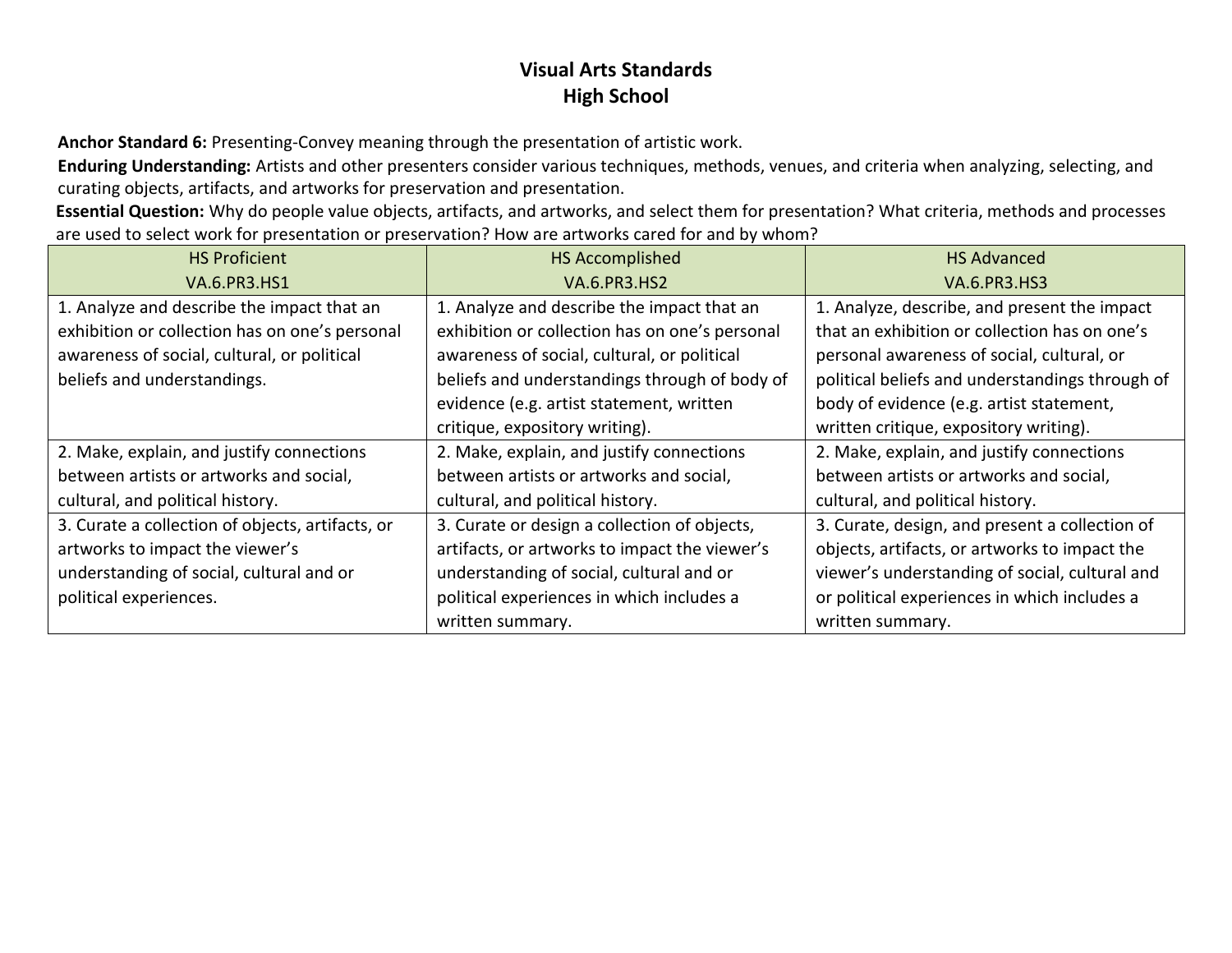**Anchor Standard 7:** Responding-Perceive and analyze artistic work.

**Enduring Understanding:** Individual aesthetic and empathetic awareness developed through engagement with art can lead to understanding and appreciation of self, others, the natural world, and constructed environments.

**Essential Question:** What is an image? Where and how do we encounter images in our world? How do images influence our views of the world?

| <b>HS Proficient</b>                             | <b>HS Accomplished</b>                          | <b>HS Advanced</b>                               |
|--------------------------------------------------|-------------------------------------------------|--------------------------------------------------|
| <b>VA.7.RE1.HS1</b>                              | <b>VA.7.RE1.HS2</b>                             | <b>VA.7.RE1.HS3</b>                              |
| 1. Summarize and interpret how works of art      | 1. Analyze, summarize, and explain how works    | 1. Analyze, summarize, and defend how works      |
| or design can reveal cultural values, global     | of art or design can reveal cultural values,    | of art or design can reveal cultural values,     |
| contexts, and human experiences.                 | global contexts, and human experiences.         | global contexts, and human experiences.          |
| 2. Explain how a person's aesthetic choices,     | 2. Explain and defend how a person's aesthetic  | 2. Explain, analyze, and justify how a person's  |
| responses to art, and methods of display are     | choices, responses to art, and methods of       | aesthetic choices, responses to art, and         |
| influenced by culture, environments,             | display are influenced by culture,              | methods of display are influenced by culture,    |
| knowledge and experience.                        | environments, knowledge and experience          | environments, knowledge and experience both      |
|                                                  | either orally or in writing.                    | orally and in writing.                           |
| 3. Identify, describe & differentiate processes  | 3. Identify, describe & differentiate processes | 3. Select, defend, & differentiate processes an  |
| an artist uses to create a work of art orally or | an artist uses to create a work of art in a     | artist uses to create a work of art in a written |
| in a written form.                               | written form.                                   | form.                                            |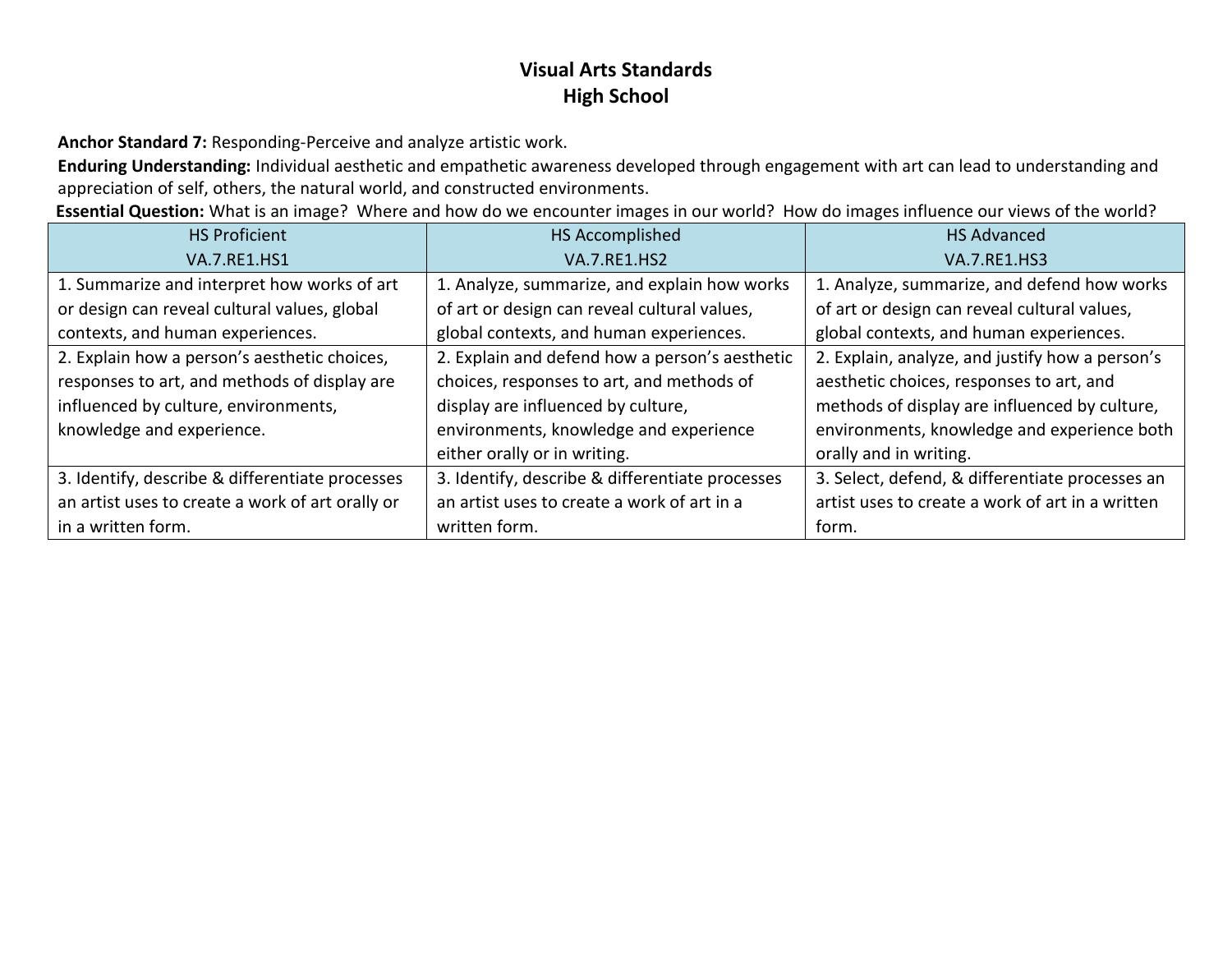**Anchor Standard 8:** Responding-Interpret intent and meaning in artistic work.

**Enduring Understanding:** People gain insights into meanings of artworks by engaging in the process of art criticism.

**Essential Question:** What is the value of engaging in the process of art criticism? How can the viewer "read" a work of art in the context of visual literacy? How does knowing and using visual art vocabularies help us understand and interpret works of art?

| <b>HS Proficient</b>                            | HS Accomplished                                | <b>HS Advanced</b>                              |
|-------------------------------------------------|------------------------------------------------|-------------------------------------------------|
| <b>VA.1.RE2.HS1</b>                             | <b>VA.1.RE2.HS2</b>                            | <b>VA.1.RE2.HS3</b>                             |
| 1. Interpret art by analyzing how the           | 1. Interpret and explain art by analyzing how  | 1. Interpret and explain art by analyzing how   |
| interaction of subject matter, formal art       | the interaction of subject matter, formal art  | the interaction of subject matter, formal art   |
| elements, composition, use of media, art-       | elements, composition, use of media, art-      | elements, composition, use of media, art-       |
| making approaches, and relevant contextual      | making approaches, and relevant contextual     | making approaches, and relevant contextual      |
| information contributes to understanding        | information contributes to understanding       | information contributes to understanding        |
| messages or ideas and mood conveyed.            | messages or ideas and mood conveyed.           | messages or ideas and mood conveyed.            |
| 2. Orally or in writing interpret an artwork or | 2. Orally or in writing Identify types of      | 2. In written form, demonstrate critical        |
| collection of works, supported by relevant and  | contextual information that justifies various  | analysis by examining different interpretations |
| sufficient evidence found in the work and its   | interpretations of an artwork or collection of | of an artwork or collection of works.           |
| various contexts.                               | works.                                         |                                                 |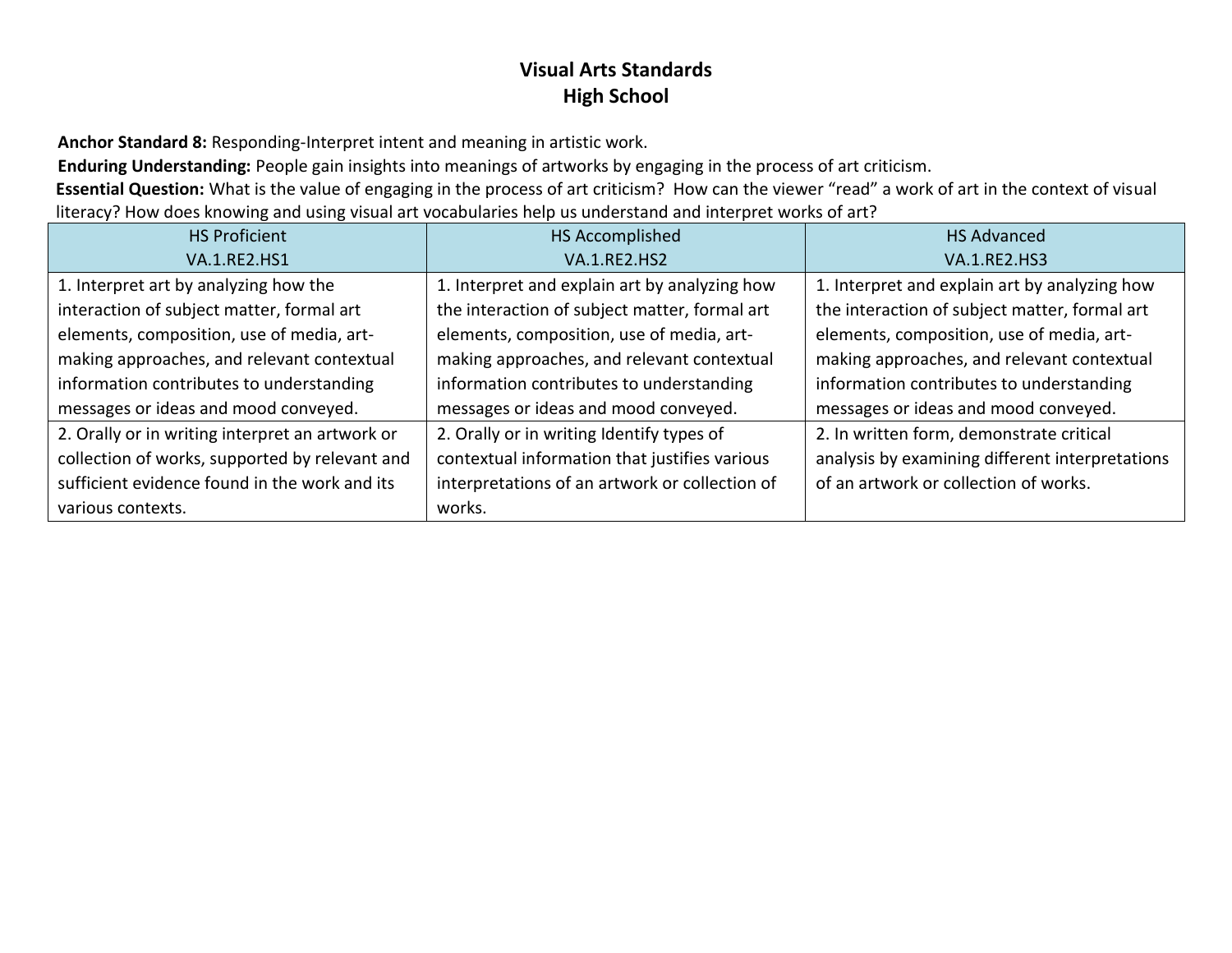**Anchor Standard 9:** Responding-Apply criteria to evaluate artistic work.

**Enduring Understanding:** People evaluate art based on various criteria.

**Essential Question:** How does one determine criteria to evaluate a work of art? How and why might criteria vary? How is a personal preference different from an evaluation?

| <b>HS Proficient</b>                             | <b>HS Accomplished</b>                         | <b>HS Advanced</b>                              |
|--------------------------------------------------|------------------------------------------------|-------------------------------------------------|
| <b>VA.9.RE3.HS1</b>                              | <b>VA.9.RE3.HS2</b>                            | <b>VA.9.RE3.HS3</b>                             |
| 1. Use art vocabulary to express preferences     | 1. Use art vocabulary to explain and justify   | 1. Use art vocabulary to explain and justify    |
| about an artwork either orally or in writing.    | preferences about an artwork either orally or  | preferences about an artwork both orally and    |
|                                                  | in writing.                                    | in writing.                                     |
| 2. Recognize and explain differences in criteria | 2. Distinguish and summarize differences in    | 2. Distinguish, summarize, and justify          |
| used to evaluate works of art depending on       | criteria used to evaluate works of art         | differences in criteria used to evaluate works  |
| styles, genres, and media as well as cultural    | depending on styles, genres, and media as well | of art depending on styles, genres, and media   |
| and historical contexts.                         | as cultural and historical contexts.           | as well as cultural and historical contexts.    |
| 3. Compare, analyze, and explain the             | 3. Compare, analyze, and distinguish the       | 3. Compare, analyze, and justify the difference |
| difference between an evaluation of an           | difference between an evaluation of an         | between an evaluation of an artwork based on    |
| artwork based on personal criteria and an        | artwork based on personal criteria and an      | personal criteria and an evaluation of an       |
| evaluation of an artwork based on a set of       | evaluation of an artwork based on a set of     | artwork based on a set of established criteria. |
| established criteria.                            | established criteria.                          |                                                 |
| 4. Construct a convincing and logical            | 4. Formulate a convincing and logical          | 4. Formulate and defend a convincing and        |
| argument to support an evaluation of art         | argument to support an evaluation of art in    | logical argument to support an evaluation of    |
| either orally or in writing.                     | writing.                                       | art both orally and in writing.                 |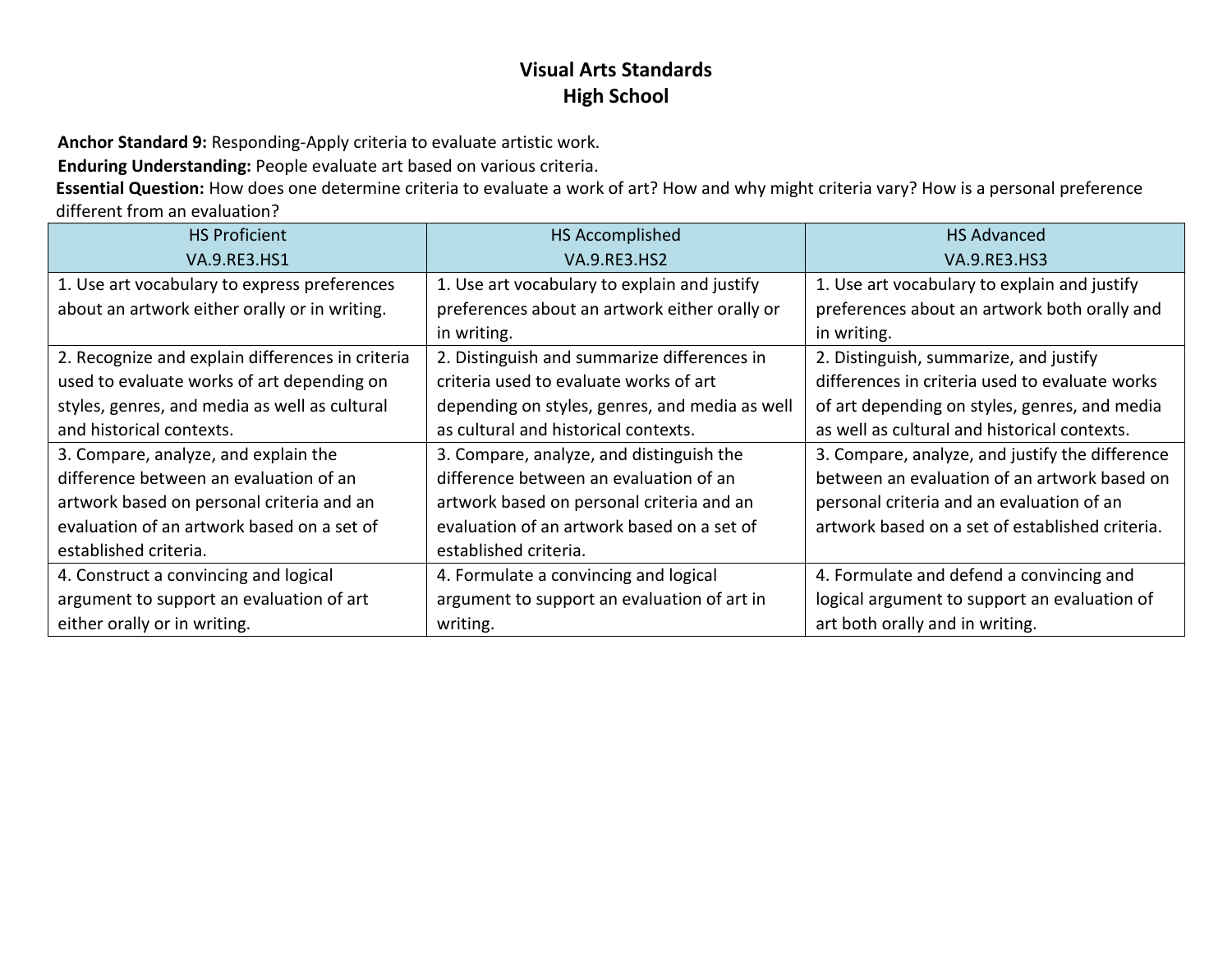**Anchor Standard 10:** Connecting-Relate artistic ideas and works with societal, cultural, and historical context to deepen understanding. **Enduring Understanding:** Through art-making, people make meaning by investigating and developing awareness of perceptions, knowledge, and experiences.

**Essential Question:** How does engaging in creating art enrich people's lives? How does making art attune people to their surroundings? How do people contribute to awareness and understanding of their lives and the lives of their communities through art-making?

| <b>HS Proficient</b>                             | HS Accomplished                                  | <b>HS Advanced</b>                                  |
|--------------------------------------------------|--------------------------------------------------|-----------------------------------------------------|
| VA.10.CO1.HS1                                    | VA.10.CO1.HS2                                    | VA.10.CO1.HS3                                       |
| 1. Explain and apply different ways art is used  | 1. Explain and apply different ways art is used  | 1. Explain and apply different ways art is used     |
| to represent, establish, reinforce, and reflect  | to represent, establish, reinforce, and reflect  | to represent, establish, reinforce, and reflect     |
| identity through various contexts (e.g.          | identity through various contexts (e.g.          | identity through various contexts (e.g.             |
| significant historical events, propaganda,       | significant historical events, propaganda,       | significant historical events, propaganda,          |
| spiritual traditions).                           | spiritual traditions).                           | spiritual traditions).                              |
| 2. Examine, explain, and apply ethical issues in | 2. Examine, explain, and apply ethical issues in | 2. Examine, explain, and apply ethical issues in    |
| art and art-making processes (i.e. plagiarism,   | art and art-making processes (i.e. plagiarism,   | art and art-making processes (i.e. plagiarism,      |
| appropriation, copyright, media and visual       | appropriation, copyright, media and visual       | appropriation, copyright, media and visual          |
| literacy).                                       | literacy).                                       | literacy).                                          |
| 3. Identify how knowledge of culture,            | 3. Compare and contrast uses of art in a         | 3. Examine and explain the impact of an artist      |
| traditions, and history may influence personal   | variety of societal, cultural, and historical    | or a group of artists on society's beliefs, values, |
| responses to art.                                | contexts and make connections to uses of art     | and behaviors.                                      |
|                                                  | in contemporary and local contexts.              |                                                     |